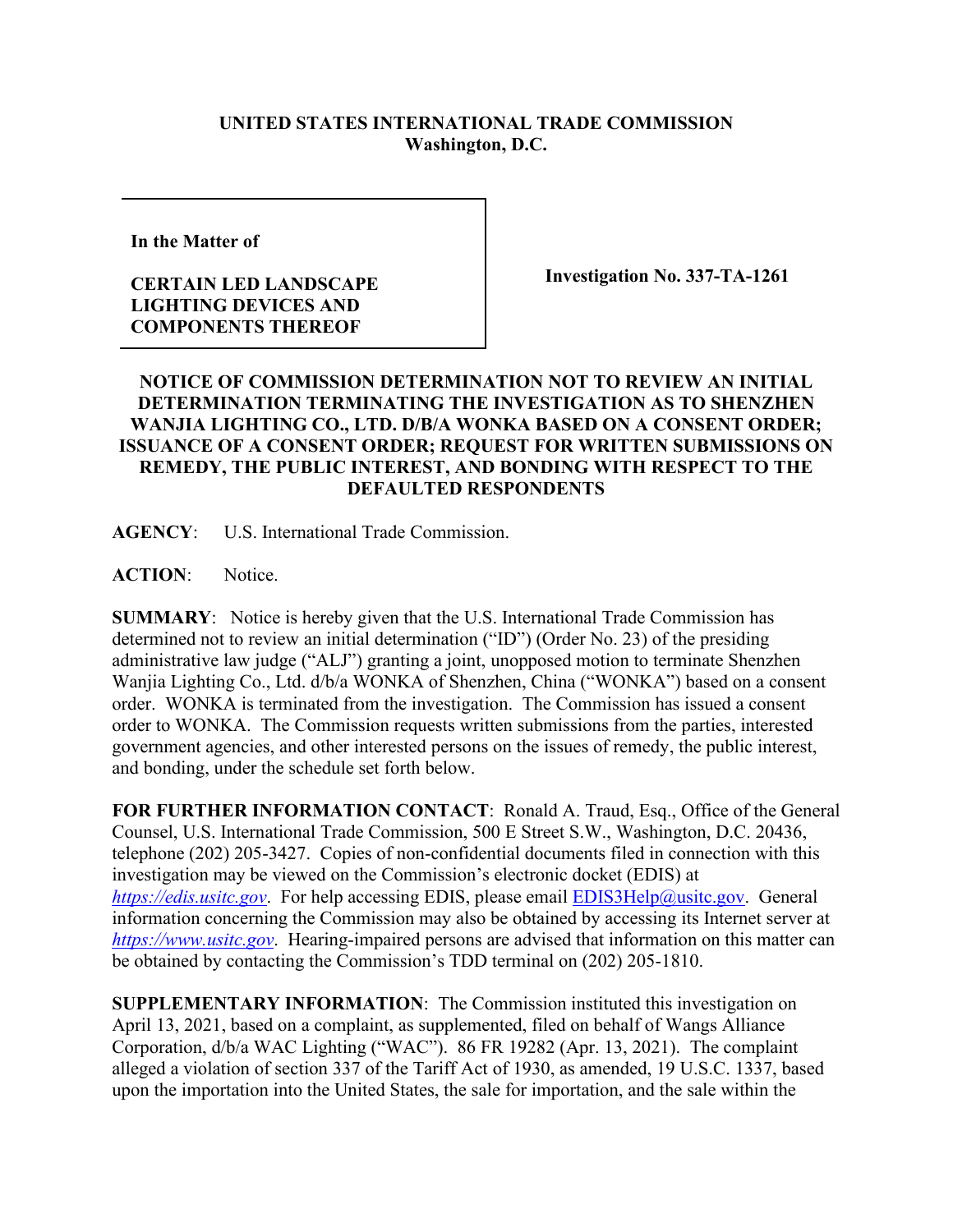United States after importation of certain LED landscape lighting devices and components thereof by reason of infringement of certain claims of U.S. Patent Nos. 10,571,101 and 10,920,971. *Id.* The complaint further alleged that an industry in the United States exists as required by section 337. *Id.* The Commission named seven respondents: WONKA; cBright Lighting, Inc. of San Leandro, California ("cBright"); Dauer Manufacturing Corp. of Medley, Florida ("Dauer"); FUSA Corp. of Medley, Florida ("FUSA"); CAST Lighting LLC of Hawthorne, New Jersey ("CAST"); Lumien Enterprise, Inc. d/b/a Lumien Lighting of Acworth, Georgia ("Lumien"); and Jiangsu Sur Lighting Co., Ltd. of Jiangsu Province, China (with Lumien, the "Lumien Respondents"). *Id.* The Office of Unfair Import Investigations is not named as a party in this investigation. *Id.*

This investigation has been terminated as to the Lumien Respondents and CAST; and cBright, Dauer, and FUSA have been found to be in default. Order No. 13 (July 9, 2021), *unreviewed by* Notice (July 29, 2021); Order No. 14 (Aug. 4, 2021), *unreviewed by* Notice (Aug. 18, 2021); Order No. 20 (Sept. 10, 2021), *unreviewed by* Notice (Oct. 6, 2021); Order No. 22 (Sept. 24, 2021), *unreviewed by* Notice (Oct. 14, 2021).

On September 21, 2021, WAC and WONKA filed a joint, unopposed motion to terminate this investigation with respect to WONKA based on a consent order stipulation and a proposed consent order.

On September 24, 2021, the ALJ issued Order No. 23, the subject ID, which grants the motion. The subject ID found that the joint motion, consent order stipulation, and proposed consent order satisfy the requirements of Commission Rule 210.21, paragraphs (c)(3) and (c)(4) (19 CFR 210.21 $(c)(3)$ ,  $(c)(4)$ ). The ID also found that termination of WONKA would not be contrary to the public interest.

The Commission has determined not to review the subject ID. WONKA is terminated from the investigation. The Commission has issued a consent order to WONKA.

In connection with the final disposition of this investigation, the statute authorizes issuance of, *inter alia,* (1) an exclusion order that could result in the exclusion of the subject articles from entry into the United States; and/or (2) cease and desist orders that could result in the respondents being required to cease and desist from engaging in unfair acts in the importation and sale of such articles. Accordingly, the Commission is interested in receiving written submissions that address the form of remedy, if any, that should be ordered. If a party seeks exclusion of an article from entry into the United States for purposes other than entry for consumption, the party should so indicate and provide information establishing that activities involving other types of entry either are adversely affecting it or likely to do so. For background, see *Certain Devices for Connecting Computers via Telephone Lines*, Inv. No. 337-TA-360, USITC Pub. No. 2843, Comm'n Op. at 7–10 (Dec. 1994).

The statute requires the Commission to consider the effects of that remedy upon the public interest. The public interest factors the Commission will consider include the effect that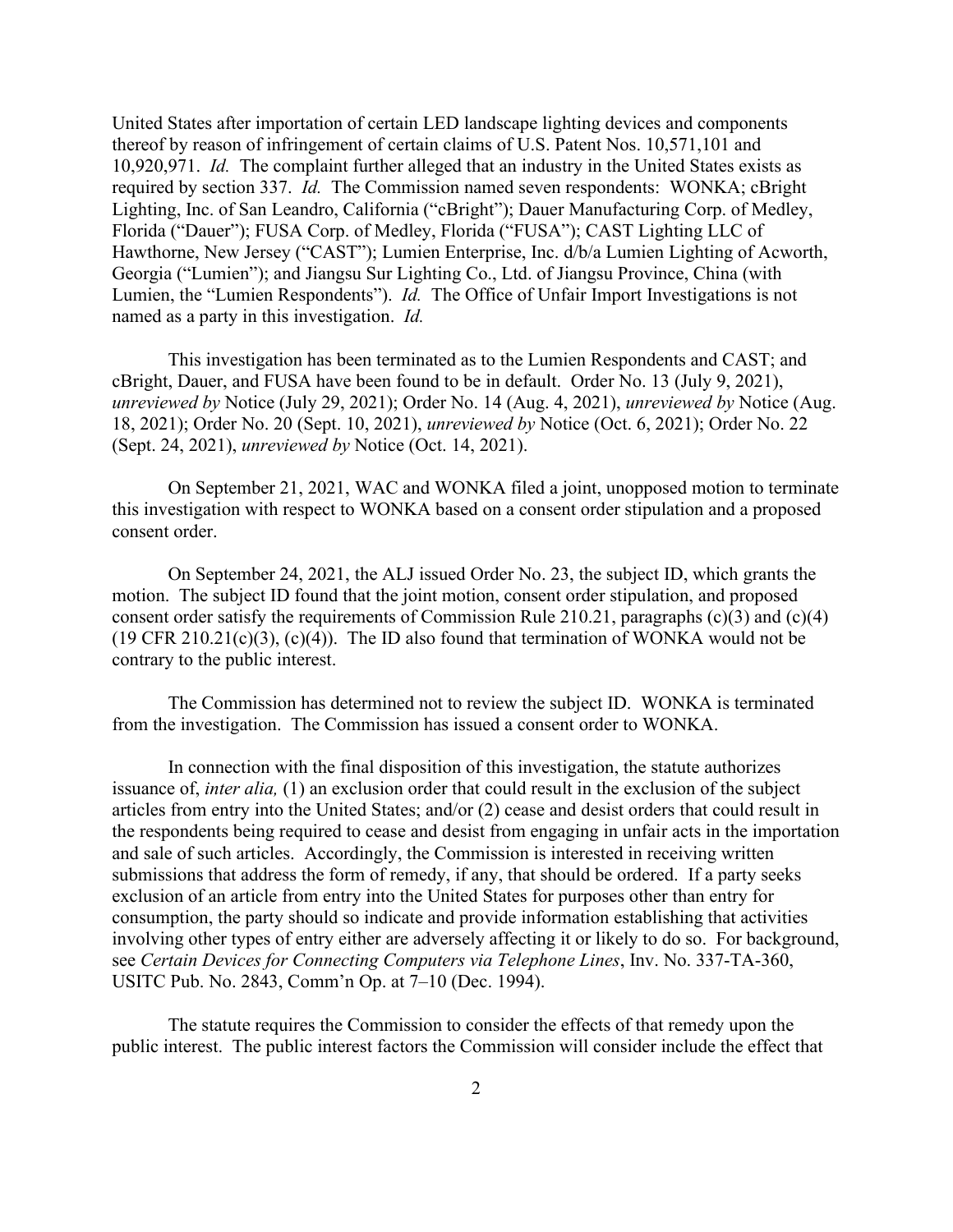an exclusion order and cease and desist orders would have on: (1) the public health and welfare, (2) competitive conditions in the U.S. economy, (3) U.S. production of articles that are like or directly competitive with those that are subject to investigation, and (4) U.S. consumers. The Commission is therefore interested in receiving written submissions that address the aforementioned public interest factors in the context of this investigation.

If the Commission orders some form of remedy, the U.S. Trade Representative, as delegated by the President, has 60 days to approve, disapprove, or take no action on the Commission's determination. *See* Presidential Memorandum of July 21, 2005, 70 FR 43251 (July 26, 2005). During this period, the subject articles would be entitled to enter the United States under bond, in an amount determined by the Commission and prescribed by the Secretary of the Treasury. The Commission is therefore interested in receiving submissions concerning the amount of the bond that should be imposed if a remedy is ordered.

**WRITTEN SUBMISSIONS**: The complainant to the investigation, interested government agencies, and any other interested parties are encouraged to file written submissions on the issues of remedy, the public interest, and bonding.

In their initial submissions, Complainant is also requested to identify the remedy sought and to submit proposed remedial orders for the Commission's consideration. Complainant is further requested to state the dates that the Asserted Patents expire**,** to provide the HTSUS subheadings under which the accused products are imported, and to supply the identification information for all known importers of the products at issue in this investigation. The initial written submissions and proposed remedial orders must be filed no later than close of business on November 9, 2021. Reply submissions must be filed no later than the close of business on November 16, 2021. No further submissions on any of these issues will be permitted unless otherwise ordered by the Commission.

Persons filing written submissions must file the original document electronically on or before the deadlines stated above. The Commission's paper filing requirements in 19 CFR 210.4(f) are currently waived. 85 FR 15798 (March 19, 2020). Submissions should refer to the investigation number (Inv. No. 337-TA-1261) in a prominent place on the cover page and/or the first page. (*See* Handbook for Electronic Filing Procedures,

*https://www.usitc.gov/documents/handbook\_on\_filing\_procedures.pdf*). Persons with questions regarding filing should contact the Secretary, (202) 205-2000.

Any person desiring to submit a document to the Commission in confidence must request confidential treatment by marking each document with a header indicating that the document contains confidential information. This marking will be deemed to satisfy the request procedure set forth in Rules 201.6(b) and 210.5(e)(2) (19 CFR 201.6(b) & 210.5(e)(2)). Documents for which confidential treatment by the Commission is properly sought will be treated accordingly. A redacted non-confidential version of the document must also be filed simultaneously with any confidential filing. All information, including confidential business information and documents for which confidential treatment is properly sought, submitted to the Commission for purposes of